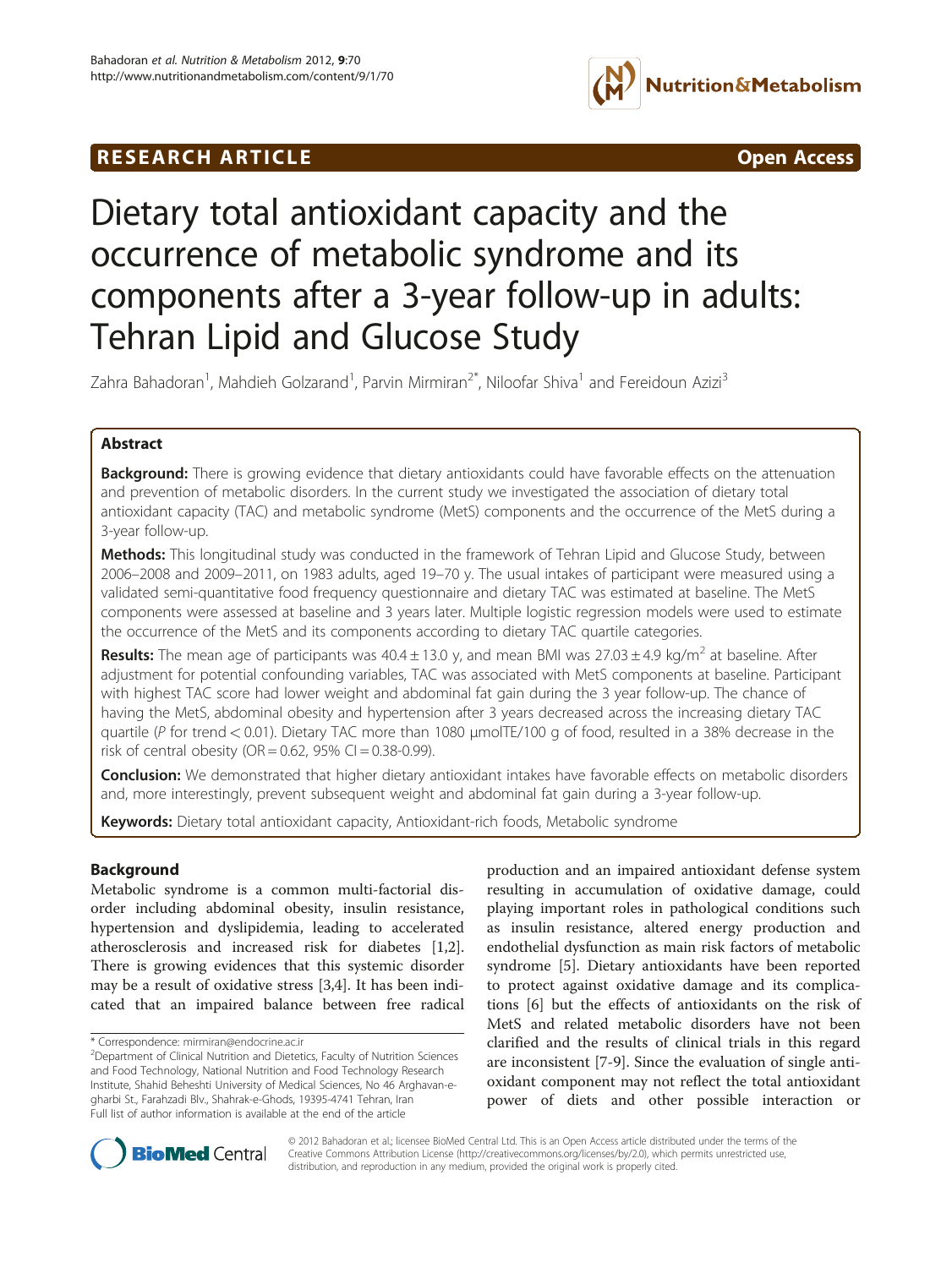synergetic effects of antioxidants, the concept of dietary total antioxidant capacity (TAC) was recently developed as a novel and relevant tool for assessment of the beneficial effects of dietary antioxidants [\[10,11](#page-7-0)]. The TAC of foods describes the ability of food antioxidants to scavenge free radicals and it is measured using the oxygen radical absorbance capacity (ORAC) assay [[12](#page-7-0)]. Dietary TAC has been positively associated with plasma total antioxidant capacity [[13\]](#page-7-0) and has also related with higher diet quality, based on common indexes such as the Mediterranean diet and the Healthy Eating Scores [[14\]](#page-7-0). Recently cross-sectional studies reported that dietary TAC was inversely related to plasma high-sensitive C reactive protein (hs-CRP) as a marker of systemic inflammation and mediator of metabolic disorders [\[15](#page-7-0)], central adiposity, oxidized LDL-C concentration [\[13](#page-7-0)], and diabetes biomarkers [\[16](#page-7-0)]. Food selection based on dietary TAC in a crossover intervention also modified antioxidant intakes, systemic inflammation and liver function [[17\]](#page-7-0). Although some beneficial aspects of a high TAC diet on health promotion and disease prevention have been investigated, more longitudinal and cohort studies are required to confirm these results and be prioritized in public health strategies and dietary recommendations. In the present study we investigated whether dietary TAC could affect the occurrence of MetS and related metabolic disorders after 3-year follow-up in Tehranian adults.

# Experimental methods

# Study population

This study was conducted within the framework of the Tehran Lipid and Glucose Study (TLGS). Briefly, TLGS is a community-based prospective study conducted to investigate and prevent non-communicable diseases, in a representative sample of residents, aged  $\geq$  3y, from district 13 of Tehran, the capital city of Iran. The first phase of the TLGS began in March 1999 and data collection, at three-year intervals, is ongoing [[18\]](#page-7-0).

A total of 12 523 participants were examined at the third phase of the TLGS (2006–2008). Of these, 4920 participants were randomly selected for dietary assessment, categorized by age and sex categorization; data obtained using the food frequency questionnaire (FFQ) was available for 3462 participants at this phase [[19](#page-7-0)]. For the current study, 2799 men and women aged 19–70 y, were recruited. Subjects were excluded if they under- or over-reported dietary intakes (less than 800 kcal/d or more than 4200 kcal/d, respectively), or they were on specific diets. The final sample at baseline (2006–2008), included 2567 adults (1129 men and 1438 women) and the mean duration of the follow-up was approximately 3 years. Of the 2567 initial participants who attended the baseline examination, 629 subjects who had no

follow-up information on anthropometrics and biochemical measurements were excluded and final analysis of data was performed for 1938 (75.5%) participants.

Informed written consents were obtained from all participants and the study protocol was approved by the research council of the Research Institute for Endocrine Sciences, Shahid Beheshti University of Medical Sciences.

# Dietary assessment and dietary TAC calculation

Dietary data were collected using a validated semiquantitative food frequency questionnaire (FFQ) with 168 food items. Trained dietitians, with at least 5 years of experience in the TLGS survey, asked participants to designate their intake frequency for each food item consumed during the past year on a daily, weekly, or monthly basis. Portion sizes of consumed foods reported in household measures were then converted to grams [[19\]](#page-7-0).

Because the Iranian Food Composition Table (FCT) is incomplete, and has limited data on nutrient content of raw foods and beverages, to analyze foods and beverages for their energy and nutrient content we used the US Department of Agriculture (USDA) FCT [[17](#page-7-0)].

Dietary TAC was estimated based on the oxygen radical absorbance capacity of selected foods reported by Nutrient Data Laboratory of USDA, and expressed as μmol of Trolox Equivalents per 100 grams of foods  $(\mu \text{molTE}/100 \text{ g})$  [\[20](#page-7-0)].

# Lifestyle, anthropometrics and clinical measurement

Trained interviewers collected information using a pretested questionnaire. Information on age (years), current smoking (yes/no), educational level (illiterate, primary, academic and advanced academic education) and physical activity (MET-h/wk) were assessed at baseline examination (2006–2008). Smoking status was obtained using face-to-face interviews and subjects who smoked daily or occasionally were considered current smokers, while non-smoker included those who had never smoked or those who had quit smoking. Physical activity level was assessed using the Krishna et al. questionnaire [[21](#page-7-0)] to obtain frequency and time spent on light, moderate, hard and very hard intensity activities according to the list of common activities of daily life over the past year. Physical activity levels were expressed as metabolic equivalent hours per week (METs h/wk).

Anthropometric measurements were assessed at baseline and again after a 3-year follow-up by trained staff. Weight was measured to the nearest 100 g using digital scales, while the subjects were minimally clothed, without shoes. Height was measured to the nearest 0.5 cm, in a standing position without shoes, using a tape meter. Waist circumference (WC) were measured to the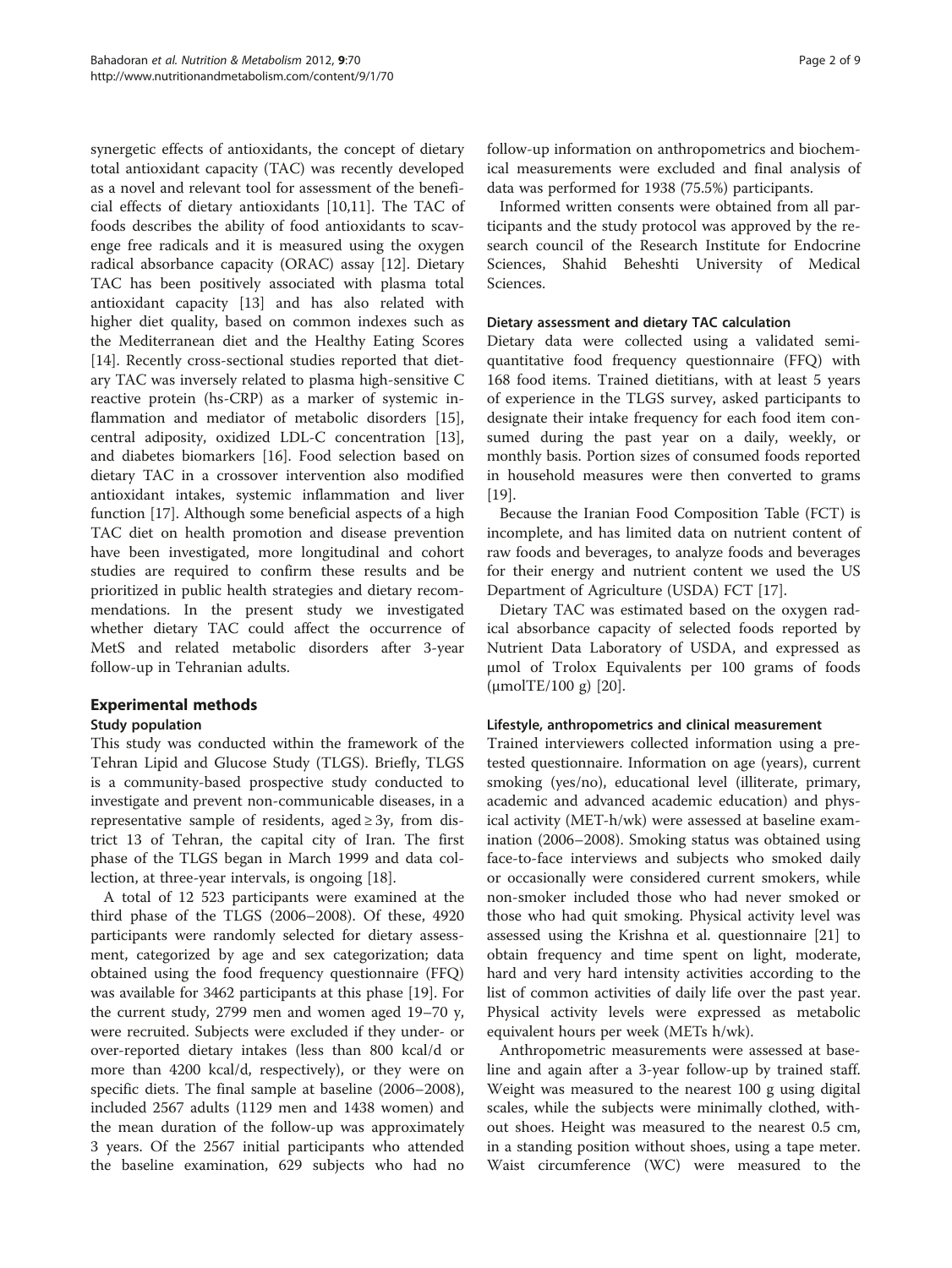nearest 0.1 cm (at anatomical landmarks), at the widest portion, over light clothing, using a soft, tape meter, without any pressure to the body. Body mass index was calculated as weight (kg) divided by square of the height  $(m<sup>2</sup>)$ .

For blood pressure (BP) measurements, after a 15 minute rest in the sitting position, two measurements of BP were taken, on the right arm, using a standardized mercury sphygmomanometer; the mean of the two measurements was considered as the participant's BP.

#### Biochemical measurement

Fasting blood samples were taken after 12–14 h, from all study participants at baseline and after a 3-year followup. Fasting plasma glucose (FPG) was measured by the enzymatic colorimetric method using glucose oxidase. Triglyceride (TG) level was measured by enzymatic colorimetric analysis with glycerol phosphate oxidase. High-density lipoprotein cholesterol (HDL-c) was measured after precipitation of the apolipoprotein B containing lipoproteins with phosphotungstic acid. Analyses were performed using Pars Azmoon kits (Pars Azmoon Inc., Tehran, Iran) and a Selectra 2 auto-analyzer (Vital Scientific, Spankeren, Netherlands). Inter- and intraassay coefficient of variation of all assays was < 5%.

# Definition of metabolic syndrome and its components

Cardio-metabolic risk factors for the metabolic syndrome were defined according to the diagnostic criteria proposed by NCEP ATP III [\[22](#page-7-0)], and new cutoff points of waist circumference for Iranian adults [\[23](#page-7-0)]; the syndrome was characterized as having at least 3 of the metabolic abnormalities: 1) Hyperglycemia as  $FPG \geq$ 100 mg/dL (5.6 mmol/L) or drug treatment of impaired fasting glucose, 2) Hypertriglyceridemia as serum  $TG \ge 150$  mg/dL (1.69 mmol/L) or drug treatment, 3) Low HDL-c as serum HDL-cholesterol  $< 40$  mg/dL  $(1.04 \text{ mmol/L})$  for men, and  $< 50 \text{ mg/dL}$   $(1.29 \text{ mmol/L})$ for women or drug treatment, 4) Hypertension as  $BP \geq$ 130/85 mmHg or drug treatment for hypertension, and 5) Abdominal obesity as  $WC \ge 95$  cm for both genders.

# Statistical methods

All statistical analysis were conducted using SPSS (Version 16.0; Chicago, IL), and  $P$  values  $< 0.05$  were considered significant. Participant characteristics, the mean of MetS components and the prevalence of MetS and its features were compared at baseline across quartile categories of dietary TAC, using the general linear models with adjusted for sex and age or the Chi-square test. Mean dietary intakes of participants were compared across quartile categories of dietary TAC using the general linear model with adjustment for sex, age (y, continuous), and energy intakes (kcal/d). The association of dietary TAC and MetS components at the first examination, in each quartile category, was measured by using the linear regression model with adjustment for sex, age (y, continuous), BMI (kg/m<sup>2</sup>, continuous), education (4 categories), smoking (yes or no), physical activity (METh/wk, continuous), total energy intake (kcal/d), percent of energy from dietary carbohydrate, protein, total fat, saturated fat, mono and poly-unsaturated fat, and total fiber (g/1000 kcal/d).

Changes of metabolic syndrome components, during the 3-year follow-up, were calculated as [(follow-up measure - baseline measure) / baseline measure $\vert \times 100$ , and were compared across TAC quartiles using the general linear models, adjusted for baseline confounding variables.

To estimate the odds ratio of MetS and components in each quartile category of dietary TAC at the second examination, participants with metabolic disorders at baseline were excluded from the analysis; based on this, the multivariable logistic regression models, adjusted for the above-mentioned potential confounders, analyses were conducted on 1447 subjects for the MetS, 1276 subjects for abdominal obesity, 1672 subjects for impaired fasting glucose, 1252 subjects for hypertriglyceridemia, 592 subjects for low-HDL-c, and 1577 subjects for hypertension. Dietary potassium intake (mg/ 1000 kcal/d) was additionally adjusted for the assessment of dietary TAC in relation to 3-year changes of systolic and diastolic blood pressure and the occurrence of hypertention.

To assess the overall trends of odds ratios of metabolic syndrome and its components across quartiles of dietary TAC, the median of each quartile was used as a continuous variable in the logistic regression models.

# Results

The mean age of participants was  $40.4 \pm 13.0$  y, and mean BMI was  $27.03 \pm 4.9$  kg/m<sup>2</sup> at baseline. Fortyseven percent of participants were men. The mean weight gain was  $1.49 \pm 5.06$  kg  $(1.65 \pm 5.3$  kg in men and  $1.34 \pm 4.9$  kg in women) during the 3-year period; lower weight gain during 3-year follow-up was observed in the participants with the higher TAC diet (0.9 kg in fourth quartile *vs.* 1.9 kg in first quartile,  $P < 0.05$ ). The mean of dietary TAC was  $962 \pm 189$  µmolTE per 100 g of food intakes  $(929 \pm 186)$  in men and  $986 \pm 187$  in women μmolTE/100 g). Participants in the highest TAC quartile category were more likely to be women than men (57 vs. 43%,  $P$  for trend <0.05), were older (37  $vs.$  43 years,  $P$ for trend <0.001), and were less likely to be current smokers (9.2 *vs.* 13.7%, *P* for trend  $\langle 0.01 \rangle$ . Participants in the highest TAC quartile also spent more time for leisure physical activity  $(P < 0.05)$ . There was no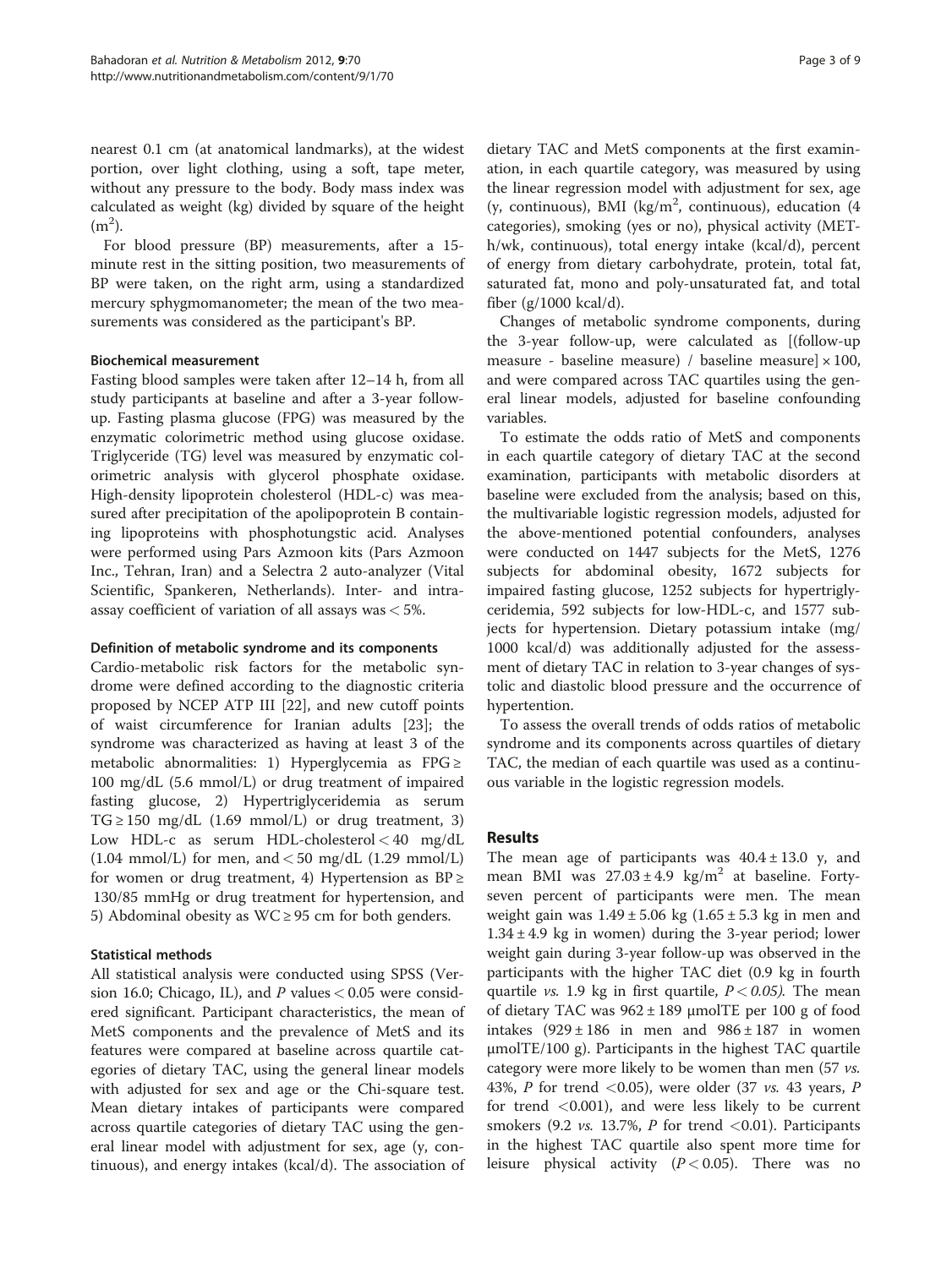significant difference between the educational status of participants across quartile categories (Table 1).

The mean ± SEM of the MetS components and the prevalence of MetS and its risk factors across categories of dietary TAC at baseline are presented in Table [2](#page-4-0). There were no significant differences between the MetS and its components in the participants at baseline. The mean dietary intake of participants across dietary TAC quartile categories are shown in Table [3.](#page-5-0) There was no difference in total energy intakes and calorie intakes from macronutrients between the dietary TAC quartile categories but there was a significant decreasing trend in dietary energy density from lower to upper TAC scores. Dietary intakes of vitamin A, total carotenoids, vitamin E, C, and zinc were significantly higher in participants with higher TAC diet. Moreover, participants in the highest quartile of dietary TAC had consumed more whole grains, fruits, legumes, dairy and nuts.

Baseline associations of dietary TAC and the MetS components in each quartile category, as β regression and 95% CI, are presented in Table [4](#page-5-0). Dietary TAC were negatively associated with WC, FPG, TG and BP, and positively associated with HDL-c levels; these associations strengthened across increasing dietary TAC.

The mean percent of 3-year changes in MetS components are provided in Figure [1](#page-6-0). Participants with the highest TAC score had lower abdominal fat gain during the study follow-up. The odds ratio and 95% CI for the MetS and its components across dietary TAC quartiles are shown in Figure [2](#page-6-0). After adjustment for potential

confounding variables, the chance of having the MetS, abdominal obesity and hypertension after a 3 year follow-up decreased across the increasing dietary TAC quartile ( $P$  for trend < 0.01). Dietary TAC over 1080 μmolTE/100 g of food, resulted in 38% decrease the risk of abdominal obesity (OR =  $0.62$ ,  $95\%$  CI =  $0.38-0.99$ ).

#### **Discussion**

The most important findings of this study were an inverse association between dietary TAC and the MetS components at the baseline examination, and the lower occurrence of abdominal obesity after a 3-year follow-up in individuals who had higher dietary TAC. Higher intake of dietary antioxidants also resulted in lower weight and abdominal fat gain during the study period. However although there was no significant decrease in the occurrence of MetS and other metabolic disorders, a significant decreasing trend in the chance of having the MetS and hypertension along with the increase of dietary TAC was observed.

The association of dietary TAC and the MetS components at baseline observed in our study are in agreement with other similar studies that indicated dietary total antioxidant intakes were negatively correlated with lower fasting blood glucose, insulin concentrations, and homeostasis model assessment of insulin resistance in healthy subjects as well as pre diabetic and diabetic patients [\[16](#page-7-0)]. Dietary TAC also had inverse association with abdominal obesity, glycemia, total cholesterol to HDL-c ratio, TG, oxidized LDL-C concentration [[13](#page-7-0)]

Table 1 Characteristics of participants by categories of dietary total antioxidant capacity at baseline: Tehran Lipid and Glucose Study<sup>1</sup>

|                                | $(n = 1938)$   |                |                |                |         |  |
|--------------------------------|----------------|----------------|----------------|----------------|---------|--|
|                                | Q1             | Q <sub>2</sub> | Q3             | Q4             | $P^2$   |  |
| Total antioxidant capacity     |                |                |                |                |         |  |
| Range                          | < 842          | 842-958        | 959-1080       | >1080          |         |  |
| Median                         | 764            | 906            | 1014           | 1161           |         |  |
| Age at baseline (yr)           | $37.0 \pm 0.6$ | $40.2 \pm 0.5$ | $41.4 \pm 0.5$ | $43.0 \pm 0.5$ | < 0.001 |  |
| Men (%)                        | 53.9           | 46.8           | 39.0           | 34.5           | < 0.001 |  |
| Physical activity (Met-h/week) |                |                |                |                |         |  |
| Job activity                   | $29.2 \pm 2.3$ | $26.7 \pm 2.3$ | $22.5 \pm 2.3$ | $26.0 \pm 2.3$ | 0.25    |  |
| Leisure time activity          | $8.2 \pm 0.7$  | $9.9 \pm 0.7$  | $10.2 \pm 0.7$ | $12.0 \pm 0.7$ | 0.005   |  |
| Total                          | $37.5 \pm 2.5$ | $36.6 \pm 2.4$ | $32.7 \pm 2.4$ | $38.1 \pm 2.4$ | 0.41    |  |
| Current smoker (%)             | 13.7           | 11.0           | 10.8           | 9.2            | 0.16    |  |
| Education status (%)           |                |                |                |                |         |  |
| Illiterate                     | 2.5            | 1.7            | 2.3            | 2.7            | 0.73    |  |
| Primary education              | 7.5            | 3.2            | 6.5            | $\Omega$       | 0.81    |  |
| Academic education             | 81.1           | 90.3           | 83.9           | 91.3           | 0.81    |  |
| Advanced academic education    | 11.3           | 6.5            | 9.7            | 8.7            | 0.81    |  |

 $1$ Data are age- and sex-adjusted mean  $\pm$  SEM.

<sup>2</sup>P for trend across quartiles of dietary phytochemical index was calculated using Chi square test or linear regression models with adjustment for sex and age.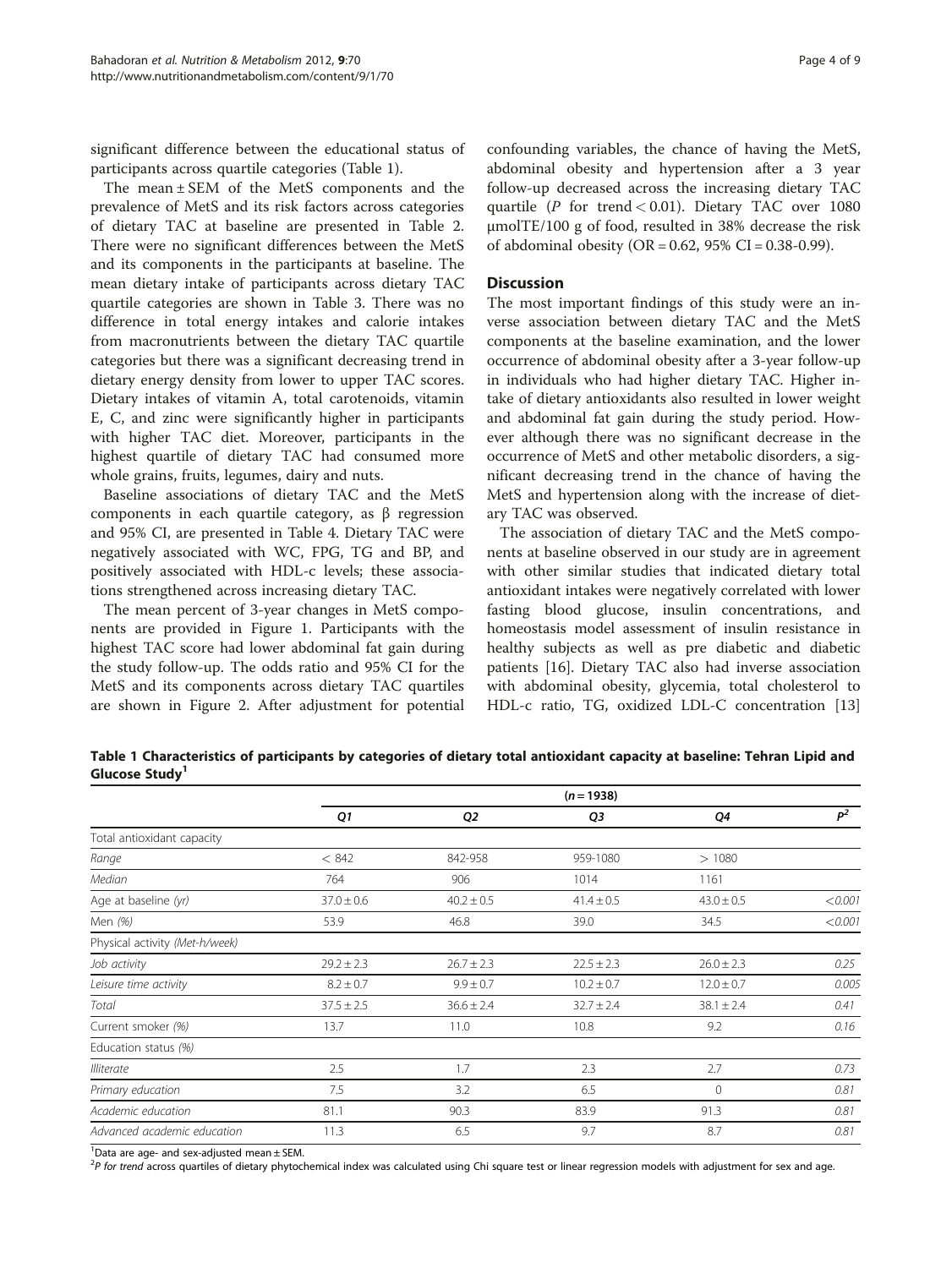|                               | $(n = 1938)$   |                |                |                |       |  |
|-------------------------------|----------------|----------------|----------------|----------------|-------|--|
|                               | Q1             | Q <sub>2</sub> | Q3             | Q4             | $P^2$ |  |
| Total antioxidant capacity    |                |                |                |                |       |  |
| Range                         | < 842          | 842-958        | 959-1080       | >1080          |       |  |
| Median                        | 764            | 906            | 1014           | 1161           |       |  |
| Waist circumference (cm)      | $90 \pm 0.5$   | $89.0 \pm 0.5$ | $89 \pm 0.5$   | $89 \pm 0.5$   | 0.44  |  |
| Fasting blood glucose (mg/dl) | $93 \pm 1.1$   | $91 \pm 1.1$   | $91 \pm 1.1$   | $90 \pm 1.1$   | 0.46  |  |
| Serum triglycerides (mg/dl)   | $148 \pm 3.7$  | $142 \pm 3.7$  | $143 \pm 3.7$  | $137 \pm 3.7$  | 0.24  |  |
| HDL-c (mg/dl)                 | $42.2 \pm 0.4$ | $41.8 \pm 0.4$ | $42.2 \pm 0.4$ | $42.5 \pm 0.4$ | 0.71  |  |
| SBP (mmHq)                    | $112 \pm 0.6$  | $112 \pm 0.6$  | $111 \pm 0.6$  | $111 \pm 0.6$  | 0.75  |  |
| DBP (mmHq)                    | $74 \pm 0.4$   | $74 \pm 0.4$   | $73 \pm 0.4$   | $73 \pm 0.4$   | 0.12  |  |
| Abdominal obesity (%)         | 44.2           | 43.7           | 46.5           | 38.8           | 0.10  |  |
| Hypertriglyceridemia (%)      | 34.5           | 31.8           | 30.7           | 31.1           | 0.57  |  |
| Low HDL-c $(%)$               | 49.2           | 50.9           | 51.2           | 47.6           | 0.65  |  |
| Hyperglycemia (%)             | 22.7           | 25.2           | 24.1           | 28.0           | 0.28  |  |
| Hypertension (%)              | 12.6           | 17.4           | 14.5           | 15.5           | 0.20  |  |
| Metabolic syndrome (%)        | 24.6           | 27.5           | 27.4           | 25.9           | 0.69  |  |

<span id="page-4-0"></span>Table 2 Metabolic syndrome components and prevalence of metabolic syndrome and its risk factors by categories of dietary total antioxidant capacity: Tehran Lipid and Glucose Study<sup>1</sup>

 $1$  Data are age-adjusted mean  $\pm$  SEM.

 $<sup>2</sup>$  P for trend across quartiles of dietary phytochemical index was calculated using Chi square test or linear regression models with adjustment for sex and age.</sup>

and hs-CRP concentration [\[15\]](#page-7-0). Higher intakes of total antioxidant in another cross-sectional study were negatively related with body mass index, systolic blood pressure, serum glucose and free fatty acids [\[24\]](#page-7-0). Plasma TAC as a relevant representative indicator of dietary TAC also had a consistent and independent relationship with all obesity indices in men and women [[25](#page-7-0)].

Similar to data available in the current study higher dietary TAC was introduced better diet quality and was related to higher consumption of fruits and vegetables, whole grains, legumes and nuts. The favorable effects of these antioxidant rich foods on improvement of lipid profiles, glucose homeostasis, ameliorating insulin resistance, adiposity and obesity have been investigated in pre-clinical and some clinical studies. Current data suggest that potential effects of food antioxidants such as polyphenols, carotenoids and vitamins may occur through modification of lipids and carbohydrate metabolism, increased insulin sensitivity, and regulation of both appetite and adipocytokines [\[26](#page-7-0)]. The anti-obesity effects of high TAC diet during 3-years, investigated in our study may be helpful in validating the oxidative stress-induced obesity hypothesis [\[27](#page-8-0)]. Based on this hypothesis, a potential therapeutic role has been considered for dietary antioxidant supplementation in reduction of body weight or improvement of several obesity related disorders [\[28,29](#page-8-0)]. In addition, dietary antioxidants also affect other aspects of obesity-related metabolic pathways including inhibition of intestinal fat

abortion, promotion of catabolism in adipose tissue, inhibition of proliferation, differentiation, angiogenesis in pre adipocytes, and induction of apoptosis in mature adipocytes [\[30,31\]](#page-8-0). Some other dietary antioxidant could prevent adiposity by regulation of brown adipose tissue metabolism and increase thermogenesis, decrease adiponectin and leptin gene expression in adipocytes [[32,33\]](#page-8-0).

Since, to our knowledge, the longitudinal association between dietary TAC and MetS components has not yet been evaluated, it is not possible to compare and discuss our longitudinal findings with those of others; hence inevitably we discuss here the effects of serum antioxidant and antioxidant supplementation on the risk of MetS and its components. In a 7.5 yr follow-up study, baseline serum antioxidant concentration including, serum β-carotene and vitamin C was negatively, while plasma zinc was positively associated with incidence risk of the MetS; serum concentrations of vitamin E had no influence on occurrence of the MetS [\[7](#page-7-0)]. Clinical trials with antioxidants supplementation showed inconsistent results regarding their ability to reduce the risk of MetS and other related metabolic disorders. No beneficial effects on fasting blood glucose, and the risk of hypertension and MetS, and adverse effects on lipid profiles were observed in longitudinal supplementations with nutritional doses of antioxidant vitamins and minerals [\[7,8](#page-7-0)]. Considering the possible different effects of dietary sources or supplement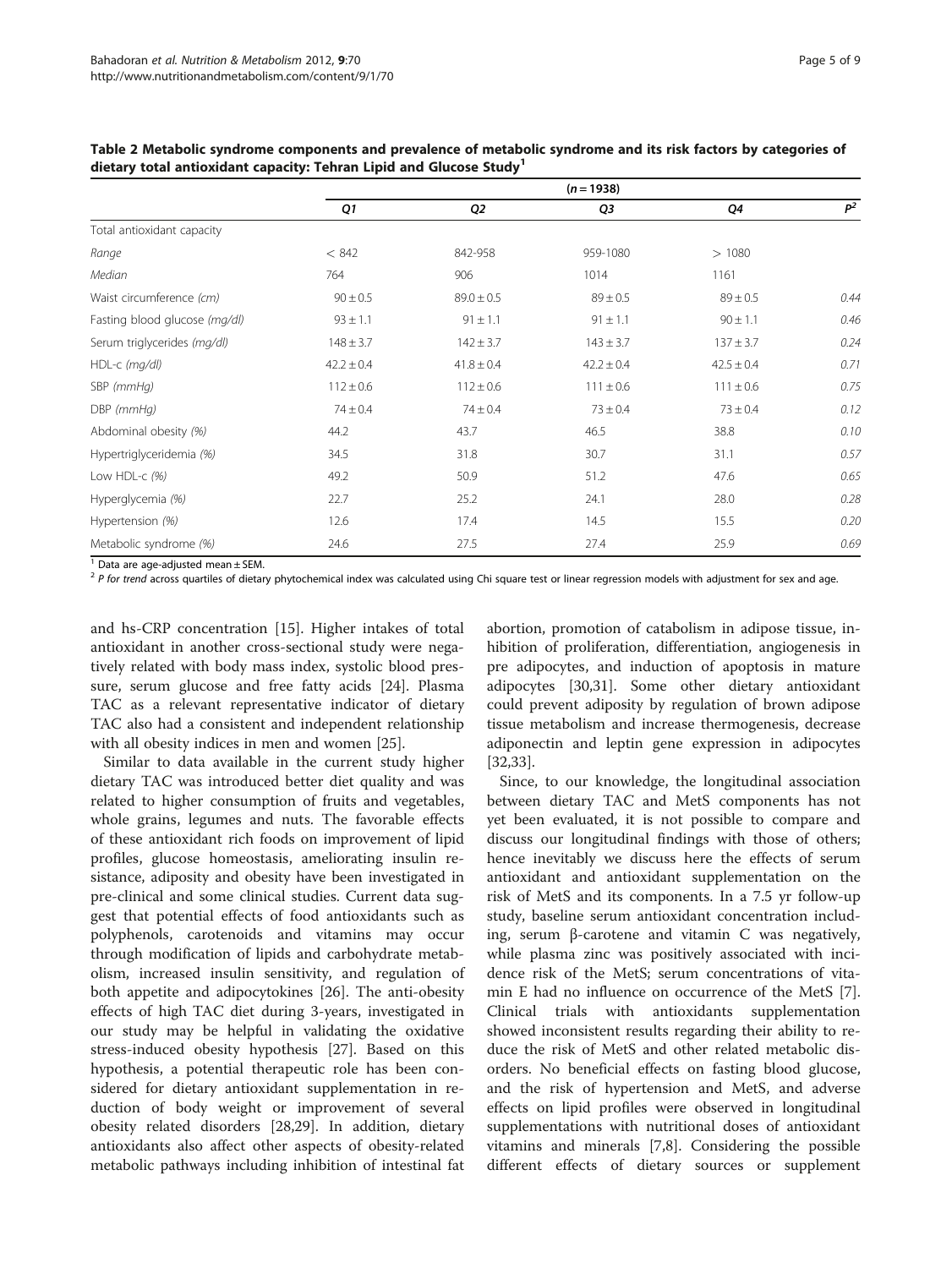|                                                 | $(n = 1938)$    |                |                 |                 |                |
|-------------------------------------------------|-----------------|----------------|-----------------|-----------------|----------------|
|                                                 | Q1              | Q <sub>2</sub> | Q3              | Q4              | P <sup>1</sup> |
| Dietary phytochemical index                     |                 |                |                 |                 |                |
| Range                                           | < 842           | 842-958        | 959-1080        | >1080           |                |
| Median                                          | 764             | 906            | 1014            | 1161            |                |
| Energy intake (kcal/d)                          | $2285 \pm 29$   | $2290 \pm 29$  | $2254 \pm 29$   | $2265 \pm 29$   | 0.80           |
| Energy density(kcal/d)                          | $107.9 \pm 0.9$ | $97.6 \pm 0.9$ | $91.3 \pm 0.9$  | $88.6 \pm 0.9$  | < 0.001        |
| Carbohydrate (% of total energy)                | $58.1 \pm 0.3$  | $56.8 \pm 0.3$ | $57.2 \pm 0.3$  | $58.5 \pm 0.3$  | 0.21           |
| Protein (% of total energy)                     | $13.0 \pm 0.1$  | $13.7 \pm 0.1$ | $13.9 \pm 0.1$  | $13.9 \pm 0.1$  | 0.32           |
| Fat (% of total energy)                         | $30.5 \pm 0.3$  | $31.8 \pm 0.3$ | $31.7 \pm 0.3$  | $31.1 \pm 0.3$  | 0.09           |
| Saturated fatty acid (% of total energy)        | $9.7 \pm 0.2$   | $10.8 \pm 0.2$ | $10.6 \pm 0.2$  | $10.6 \pm 0.2$  | 0.15           |
| Mono-unsaturated fatty acid (% of total energy) | $10.8 \pm 0.1$  | $11.0 \pm 0.1$ | $10.9 \pm 0.1$  | $10.5 \pm 0.1$  | 0.18           |
| Poly-unsaturated fatty acid (% of total energy) | $6.7 \pm 0.1$   | $6.7 \pm 0.1$  | $6.5 \pm 0.1$   | $6.2 \pm 0.1$   | 0.09           |
| Vitamin A (mg/d)                                | $422 \pm 13$    | $493 \pm 13$   | $547 \pm 13$    | $557 \pm 13$    | < 0.001        |
| Total carotenoids (µg/d)                        | $8677 \pm 278$  | $9731 \pm 274$ | $10725 \pm 274$ | $10874 \pm 277$ | < 0.001        |
| Vitamin E (mg/d)                                | $11.3 \pm 0.2$  | $11.6 \pm 0.2$ | $11.6 \pm 0.2$  | $12.2 \pm 0.2$  | 0.001          |
| Vitamin C (mg/d)                                | $109 \pm 3.5$   | $133 \pm 3.5$  | $158 \pm 3.5$   | $185 \pm 3.5$   | < 0.001        |
| Zinc (mg/d)                                     | $10.6 \pm 0.1$  | $11.3 \pm 0.1$ | $11.7 \pm 0.1$  | $11.7 \pm 0.1$  | < 0.001        |
| Selenium (µg/d)                                 | $111 \pm 1.4$   | $112 \pm 1.4$  | $112 \pm 1.4$   | $108 \pm 1.4$   | 0.10           |
| Whole grains (g/d)                              | $65.0 \pm 4.3$  | $87.1 \pm 4.2$ | $106.3 \pm 4.2$ | $116.1 \pm 4.3$ | < 0.001        |
| Fruits $(q/d)$                                  | $223 \pm 10$    | $303 \pm 10$   | $405 \pm 10$    | $566 \pm 10$    | < 0.001        |
| Vegetables (g/d)                                | $275 \pm 8$     | $300 \pm 8$    | $309 \pm 8$     | $298 \pm 8$     | 0.028          |
| Legumes (g/d)                                   | $12.5 \pm 1.0$  | $16.7 \pm 0.9$ | $18.4 \pm 0.9$  | $21.7 \pm 1.0$  | < 0.001        |
| dairy $(q/d)$                                   | $329 \pm 11$    | $447 \pm 11$   | $516 \pm 11$    | $596 \pm 11$    | < 0.001        |
| Nuts $(q/d)$                                    | $5.1 \pm 0.4$   | $5.9 \pm 0.4$  | $7.7 \pm 0.4$   | $9.9 \pm 0.4$   | < 0.001        |

<span id="page-5-0"></span>Table 3 Dietary intakes of participants by categories of dietary total antioxidant capacity: Tehran Lipid and Glucose Study<sup>1</sup>

 $1$  Data are age-and energy adjusted mean  $\pm$  SEM.

 $^2$  P values compared the dietary intakes of participants across quartiles of dietary phytochemical index using linear regression models with adjustment of sex, age and energy intakes.

|                                | Table 4 The association of dietary TAC and metabolic syndrome components at baseline (2006–2008): Tehran Lipid |  |  |
|--------------------------------|----------------------------------------------------------------------------------------------------------------|--|--|
| and Glucose Study <sup>1</sup> |                                                                                                                |  |  |

|                            | $(n = 1938)$ |                              |                               |                                |             |  |
|----------------------------|--------------|------------------------------|-------------------------------|--------------------------------|-------------|--|
|                            | Q1           | Q <sub>2</sub>               | Q3                            | Q4                             | P for trend |  |
| Total antioxidant capacity |              |                              |                               |                                |             |  |
| Range                      | < 16788      | 16788-22518                  | 22518-29249                   | > 29249                        |             |  |
| Mean                       | 15333        | 20842                        | 24648                         | 29857                          |             |  |
| Waist circumference        | 0            | $-1.6$ ( $-2.56$ , $-0.72$ ) | $-2.22$ ( $-3.14$ , $-1.29$ ) | $-3.89$ $(-4.82, -2.95)$       | < 0.01      |  |
| Fasting blood glucose      | 0            | $-2.41$ $(-5.22, 0.40)$      | $-2.38$ $(-5.19, 0.44)$       | $-3.02$ $(-5.87, -0.17)$       | < 0.01      |  |
| Serum triglycerides        | 0            | $-9.27$ $(-19.70, 1.17)$     | $-10.54$ $(-21.0, -0.08)$     | $-19.22$ ( $-29.8$ , $-8.64$ ) | 0.24        |  |
| HDI-cholesterol            | 0            | $0.28$ ( $-0.96$ , $1.53$ )  | 1.31 (0.06, 2.57)             | 2.24(0.97, 3.5)                | < 0.01      |  |
| Systolic blood pressure    | 0            | $-0.17$ $(-1.74, 1.48)$      | $-1.52$ $(-3.21, 0.39)$       | $-2.53$ $(-4.41, -0.65)$       | < 0.01      |  |
| Diastolic blood pressure   | 0            | $-0.01(-1.15, 1.34)$         | $-1.23$ ( $-2.45$ , $-0.19$ ) | $-2.19$ $(-3.33, -0.97)$       | < 0.01      |  |

1Data are β regression and 95 % CI (Linear regression models were used with adjustment for age, sex, body mass index, physical activity, smoking status, energy and macronutrient intakes; Dietary potassium intake (mg/1000 kcal/d) was additionally adjusted for systolic and diastolic blood pressure).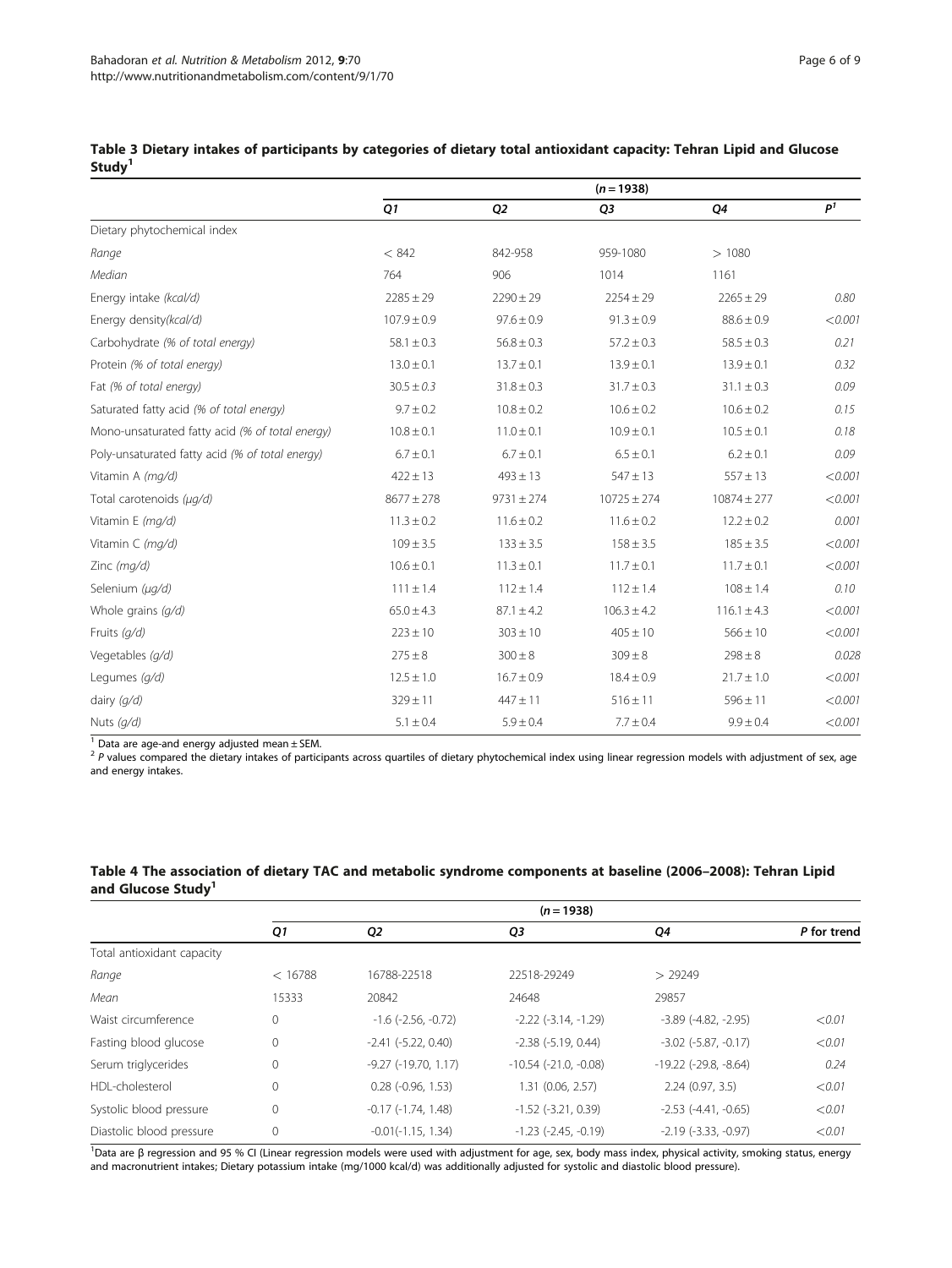<span id="page-6-0"></span>

sources of antioxidants, longitudinal studies are needed to investigate the impacts of high TAC diets on several aspects of human health.

Using the USDA FCT rather than a complete Iranian FCT is another limitation.

Some limitations of the current study should be considered; usual dietary intakes of participants were only assessed at baseline, while several evaluations of dietary intakes could have increased the validity of the results.

# Conclusion

In conclusion, we demonstrated that higher dietary antioxidant intakes have favorable effects on metabolic disorders and more interestingly prevent subsequent

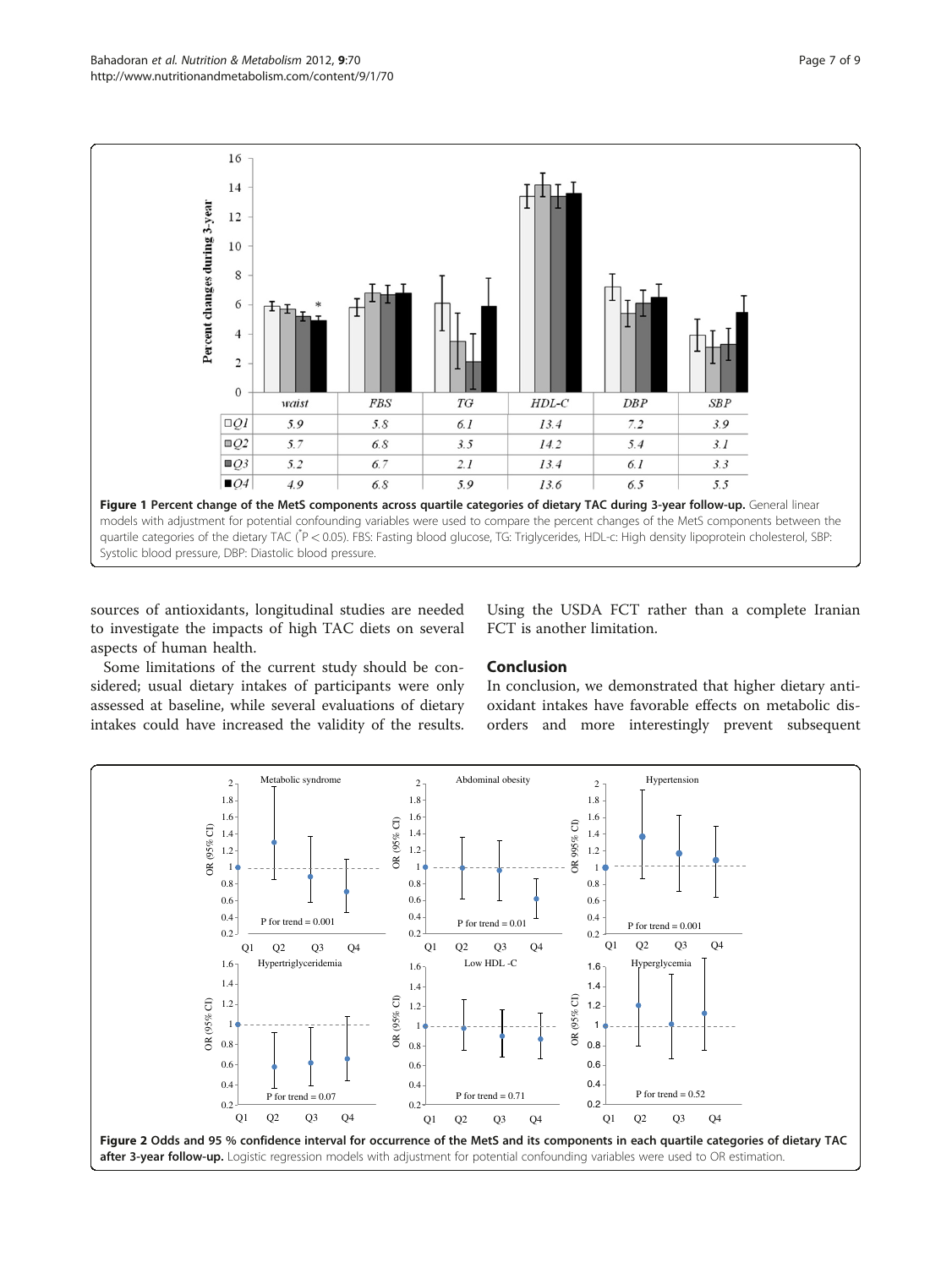<span id="page-7-0"></span>weight and abdominal fat gain during a 3-year followup. This study provides further evidence to recommend antioxidant-rich foods as a useful tool in health promotion and disease prevention. In addition to current guidelines recommending increase in consumption of whole-plant foods, focusing on food selection based on antioxidant content of foods certainly would definitely be more effective.

#### Competing interest

The authors declare that they have no conflict of interest.

#### Authors' contribution

The project was designed and implemented by Z.B and P.M. Data were analyzed and interpreted Z.B and M.G. Z.B, M.G, N.SH and F.A prepared the manuscript. P.M, and F.A supervised overall project. "All authors read and approved the final version of manuscript".

#### Acknowledgment

We thank the TLGS participants and the field investigators of the TLGS for their assistance in physical examinations, biochemical and nutritional evaluation and database management. This study was supported by grant 121 from National Research Council of the Islamic Republic of Iran and the Research Institute for Endocrine Sciences of Shahid Beheshti University of Medical Sciences.

#### Author details

<sup>1</sup>Nutrition and Endocrine Research Center, Research Institute for Endocrine Sciences, Shahid Beheshti University of Medical Sciences, No 24 Parvaneh St., Yemen St., Chamran Exp., Tehran 19395-4763, Iran. <sup>2</sup>Department of Clinical Nutrition and Dietetics, Faculty of Nutrition Sciences and Food Technology, National Nutrition and Food Technology Research Institute, Shahid Beheshti University of Medical Sciences, No 46 Arghavan-e-gharbi St., Farahzadi Blv., Shahrak-e-Ghods, 19395-4741 Tehran, Iran. <sup>3</sup>Endocrine Research Center, Research Institute for Endocrine Sciences, Shahid Beheshti University of Medical Sciences, No 24 Parvaneh St., Yemen St., Chamran Exp., Tehran 19395-4763, Iran.

#### Received: 27 May 2012 Accepted: 13 July 2012 Published: 31 July 2012

#### References

- Alberti KG, Zimmet P, Shaw J: IDF Epidemiology Task Force Consensus Group. The metabolic syndrome--a new worldwide definition. Lancet 2005, 366:1059–1062.
- Zarich SW: Metabolic syndrome, diabetes and cardiovascular events: current controversies and recommendations. Minerva Cardioangiol 2006, 54:195–214.
- 3. Roberts CK, Sindhu KK: Oxidative stress and metabolic syndrome. Life Sci 2009, 84:705–712.
- Ceriello A, Motz E: Is oxidative stress the pathogenic mechanism underlying insulin resistance, diabetes, and cardiovascular disease? The common soil hypothesis revisited. Arterioscler Thromb Vasc Biol 2004, 24:816–823.
- 5. Grattagliano I, Palmieri VO, Portincasa P, Moschetta A, Palasciano G: Oxidative stress-induced risk factors associated with the metabolic syndrome: a unifying hypothesis. J Nutr Biochem 2008, 19:491-504.
- Frei B: Efficacy of dietary antioxidants to prevent oxidative damage and inhibit chronic disease. J Nutr 2004, 134(Suppl 11):3196–3198.
- 7. Czernichow S, Vergnaud AC, Galan P, Arnaud J, Favier A, Faure H, Huxley R, Hercberg S, Ahluwalia N: Effects of long-term antioxidant supplementation and association of serum antioxidant concentrations with risk of metabolic syndrome in adults. Am J Clin Nutr 2009, 90:329-335.
- Czernichow S, Couthouis A, Bertrais S, Vergnaud AC, Dauchet L, Galan P, Hercberg S: Antioxidant supplementation does not affect fasting plasma glucose in the Supplementation with Antioxidant Vitamins and Minerals (SU.VI.MAX) study in France: association with dietary intake and plasma concentrations. Am J Clin Nutr 2006, 84:395–399.
- 9. Hercberg S, Preziosi P, Briançon S, Galan P, Triol I, Malvy D, Roussel AM, Favier A: A primary prevention trial using nutritional doses of antioxidant vitamins and minerals in cardiovascular diseases and cancers in a general population: the SU.VI.MAX study--design, methods, and participant characteristics. SUpplementation en VItamines et Minéraux AntioXydants. Control Clin Trials 1998, 19:336–351.
- 10. Wu X, Gu L, Holden J, Haytowitz DB, Gebhardt SE, Beecher G, Prior RL: Development of a database for total antioxidant capacity in foods: a preliminary study. J Food Comps Anal 2004, 17:407-422.
- 11. Puchau B, Zulet MA, de Echávarri AG, Hermsdorff HH, Martínez JA: Dietary total antioxidant capacity: a novel indicator of diet quality in healthy young adults. J Am Coll Nutr 2009, 28:648–656.
- 12. Pellegrini N, Serafini M, Colombi B, Del Rio D, Salvatore S, Bianchi M, Brighenti F: Total antioxidant capacity of plant foods, beverages and oils consumed in Italy assessed by three different in vitro assays. J Nutr 2003, 133:2812–2819.
- 13. Hermsdorff HH, Puchau B, Volp AC, Barbosa KB, Bressan J, Zulet MÁ, Martínez JA: Dietary total antioxidant capacity is inversely related to central adiposity as well as to metabolic and oxidative stress markers in healthy young adults. Nutr Metab (Lond) 2011, 8:59.
- 14. Puchau B, Zulet MA, de Echávarri AG, Hermsdorff HH, Martínez JA: Dietary total antioxidant capacity: a novel indicator of diet quality in healthy young adults. J Am Coll Nutr 2009, 28:648–656.
- 15. Brighenti F, Valtueña S, Pellegrini N, Ardigò D, Del Rio D, Salvatore S, Piatti P, Serafini M, Zavaroni I: Total antioxidant capacity of the diet is inversely and independently related to plasma concentration of high-sensitivity Creactive protein in adult Italian subjects. Br J Nutr 2005, 93:619–625.
- 16. Psaltopoulou T, Panagiotakos DB, Pitsavos C, Chrysochoou C, Detopoulou P, Skoumas J, Stefanadis C: Dietary antioxidant capacity is inversely associated with diabetes biomarkers: the ATTICA study. Nutr Metab Cardiovasc Dis 2011, 21:561–567.
- 17. Valtueña S, Pellegrini N, Franzini L, Bianchi MA, Ardigò D, Del Rio D, Piatti P, Scazzina F, Zavaroni I, Brighenti F: Food selection based on total antioxidant capacity can modify antioxidant intake, systemic inflammation, and liver function without altering markers of oxidative stress. Am J Clin Nutr 2008, 87:1290–1297.
- 18. Azizi F, Rahmani M, Emami H, Mirmiran P, Hajipour R, Madjid M, Ghanbili J, Ghanbarian A, Mehrabi Y, Saadat N, Salehi P, Mortazavi N, Heydarian P, Sarbazi N, Allahverdian S, Saadati N, Ainy E, Moeini S: Cardiovascular risk factors in an Iranian urban population: Tehran Lipid and Glucose Study. Soz Praventivmed 2002, 47:408–426.
- 19. Hosseini-Esfahani F, Jessri M, Mirmiran P, Bastan S, Azizi F: Adherence to dietary recommendations and risk of metabolic syndrome: Tehran Lipid and Glucose Study. Metabolism 2010, 59:1833–1842.
- 20. Haytowitz DB, Bhagwat S: USDA Database for the Oxygen Radical Absorbance Capacity (ORAC) of Selected Foods, Release 2. U.S. Department of Agriculture 2010, Available at [www.ars.usda.gov/Services/](www.ars.usda.gov/Services/docs.htm) [docs.htm;](www.ars.usda.gov/Services/docs.htm) date of use: December 2011.
- 21. Kriska AM, Knowler WC, LaPorte RE, Drash AL, Wing RR, Blair SN, Bennett PH, Kuller LH: Development of questionnaire to examine relationship of physical activity and diabetes in Prima Indians. Diabetes Care 1999, 13:401–11.
- 22. Grundy SM, Cleeman JI, Daniels SR, Donato KA, Eckel RH, Franklin BA, Gordon DJ, Krauss RM, Savage PJ, Smith SC Jr, Spertus JA, Costa F, American Heart Association; National Heart, Lung, and Blood Institute: Diagnosis and management of the metabolic syndrome: an American Heart Association/National Heart, Lung, and Blood Institute scientific statement. Circulation 2005, 112:2735–52.
- 23. Azizi F, Hadaegh F, Khalili D, Esteghamati A, Hosseinpanah F, Delavari A, Larijani B, Mirmiran P, Zabetian A, Mehrabi Y, Kelishadi R, Aghajani H: Appropriate Definition of Metabolic Syndrome among Iranian Adults: Report of the Iranian National Committee of Obesity. Arch Iran Med 2010, 13:426–8.
- 24. Puchau B, Zulet MA, de Echávarri AG, Hermsdorff HH, Martínez JA: Dietary total antioxidant capacity is negatively associated with some metabolic syndrome features in healthy young adults. Nutrition 2010, 26:534-41.
- 25. Chrysohoou C, Panagiotakos DB, Pitsavos C, Skoumas I, Papademetriou L, Economou M, Stefanadis C: The implication of obesity on total antioxidant capacity in apparently healthy men and women: the ATTICA study. Nutr Metab Cardiovasc Dis 2007, 17:590–7.
- 26. Meydani M, Hasan ST: Dietary polyphenols and obesity. Nutrients 2010, 2:737–51.